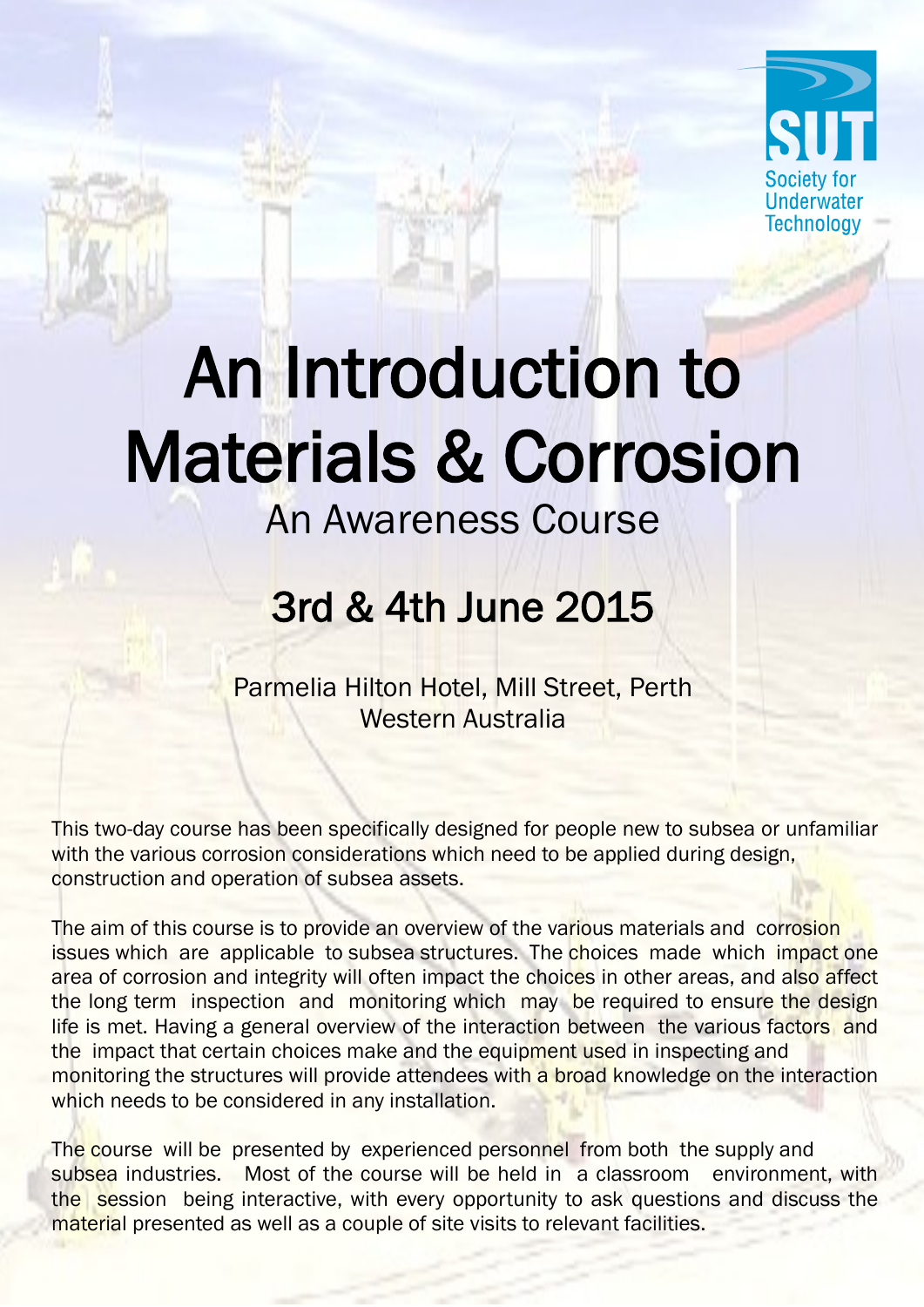#### DAY ONE

#### 08:45 Registration and Coffee

#### 09:00 Introduction *- Grahame Strong, Wood Group Kenny*

Grahame will introduce the course by providing an overview of corrosion issues affecting subsea structures and setting the scene for the presentations to follow. He will cover the basic operating conditions for equipment (both internally and externally), basic design requirements and design considerations including costs etc. He will introduce the basic mechanisms of corrosion, and discuss the effects of elevated temperatures, CO2, H2S, sand, seabed topography and choice of material etc, on the rate of corrosion. To assist with the learning experience, Grahame will also outline a series of questions that the attendee should be able to answer at the end of the 2 day course.

#### 09:45 Corrosion & Erosion Modelling

#### *Chris Selman, Wood Group Kenny*

Chris will discuss the various models which are available to model the effects of  $CO<sub>2</sub>$ , H<sub>2</sub>S and sand production on the internals of pipelines. He will compare the models, the information required for input and the advantages/disadvantages/ limitations of each. These models are used to determine the corrosion allowance and the requirement for more exotic (corrosion resistant) pipeline materials in certain applications.

#### 11:15 Coffee / Tea

#### 11:30 Chemical Selection, Injection & Inhibition

*Jan van der Gronden, NALCO Champion*

This presentation will discuss the types of inhibitors which are available for application into oil & gas subsea production systems. Topics will include selection and qualification of inhibitors for systems utilising subsea injection via chemical umbilicals and systems utilising continuous MEG for hydrate control. Other challenges such as top of line corrosion management and downstream process impacts for using corrosion inhibitors will also be provided.

#### 13:00 Lunch

#### 13:45 Specification, Fabrication & Welding

#### *Niekie Jooste, WeldNet*

Niekie will cover the materials used in subsea installations and the issues related to welding them together. The types of welds, heat treatment, metallurgy of the welds, limitations imposed on welding offshore pipelines (on barges etc) and testing welds. The difference between fabrication for subsea and topsides applications will also be explored.

15:15 Coffee / Tea

#### 15:30 Cathodic Protection & Coatings

#### *John Grapiglia, CCE*

John will cover the codes and standards which are used in the design of cathodic protection systems, the important factors which affect the performance of CP systems and a general overview on the issues related to CP and the interaction with coating systems.

17:00 Day End

#### 17:30 Course Dinner - Venue advised within joining instructions





#### 09:00 Operational Integrity & FFS

#### *Colin Radici, Rosen*

Andriy will discuss pipeline pigging, codes and standards for defect assessment, types of pigs available, their benefits, the type of data which can be collected and limitations affecting intelligent pigging, and pipeline design. It will include how the data is processed and what information is available from the intelligent pigging of pipelines.

#### 10:30 Coffee / Tea

#### 10:45 Planning and Implementation of Inspection & Monitoring *DiedeRick Naude, Applus Rtd*

Rick's presentation will cover the issues which affect subsea structures and the type of inspection which are performed. It will include ROV inspections, ROV types, tooling, ROV capabilities and regulatory requirements for inspections. The data ideally required to be made available to the inspection company to thoroughly perform the inspections will be discussed as well as other testing/inspection which may be performed by other forms of inspection (such as divers etc).

#### 12:15 Lunch

#### 13:00 Depart Hilton for GE Oil & Gas-Jandakot Service Facility Site Visit (Lead by Duncan Wilmot, GE Oil & Gas)

GE's presentation will provide an overview of materials selection and corrosion control for oil and gas production equipment operating in a subsea environment. It will include a guided tour of the GE subsea service facility with the opportunity to view various items of subsea production Equipment.

#### 15:15 (approximate) Depart GE for Curtin University—Laboratory Site Visit

 Delegates will visit the Corrosion Centre for Education Research and Technology (Corr-CERT) to develop an understanding of what exactly can be tested in this well-equipped facility.

17:30 (approximate) Arrive back at Hilton Hotel / Certification and Course Conclusion

#### SUT reserves the right to change/amend the programme as it sees fit.



SUT would like to thank the following companies for their support of this course.







**CORROSION CONTROL** 

**FNGINFFRING** 

20SEN